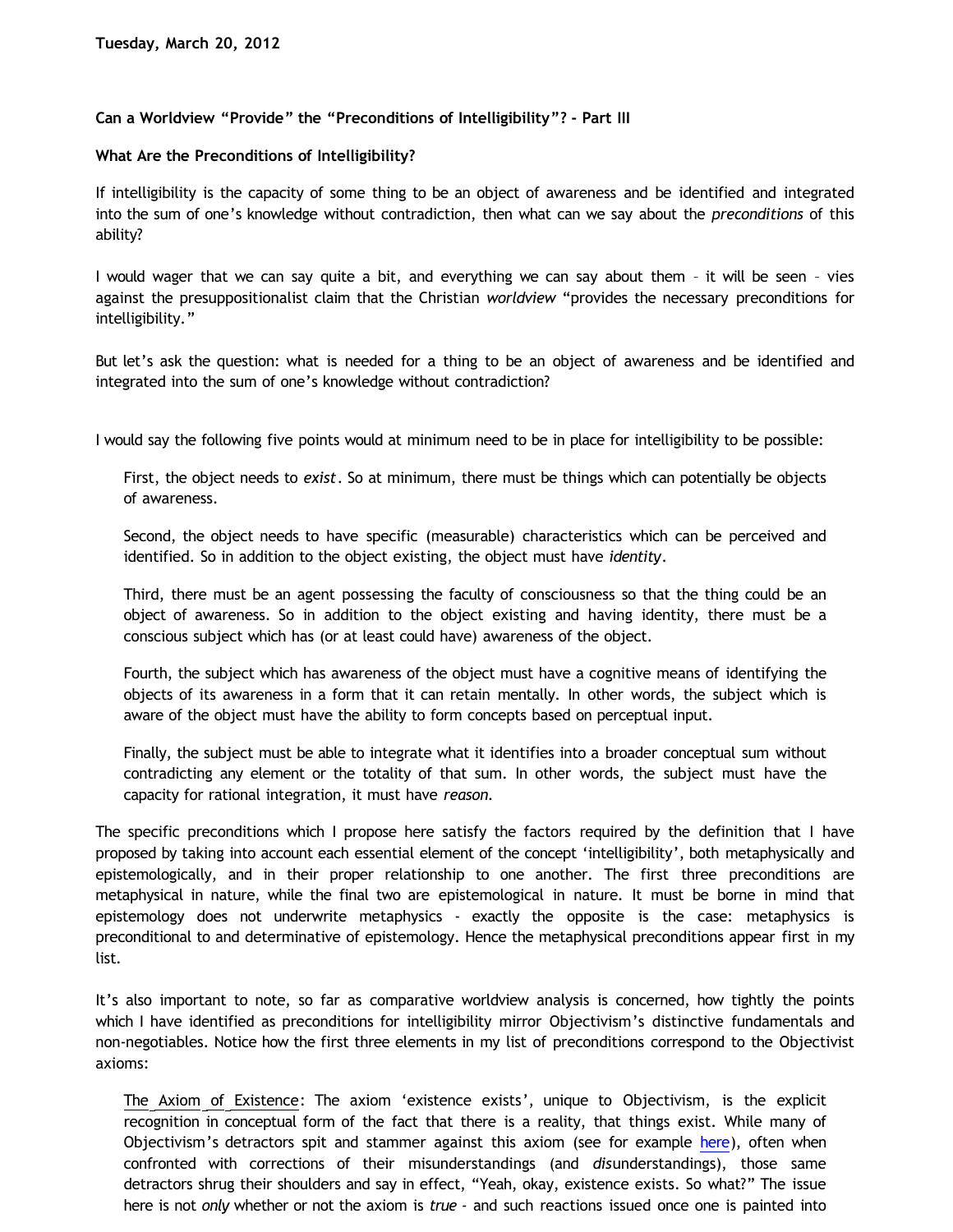a corner concede the fact that the axiom of existence is true – but also whether or not this recognition is *perceptually self-evident* and *conceptually irreducible*. Since the fact identified by the axiom of existence – namely the fact that things exist – is indeed *perceptually self-evident* (indeed, if one perceives anything at all, he exists, his perceptual faculties exist, and the objects he's perceiving exist), and since the axiom 'existence exists' is informed by a single concept ('existence') and its immediate verbal cognate ('exists'), and that concept is in fact *conceptually irreducible*, then we have a genuine philosophical axiom here whose truth must be assumed even to deny or reject it. And the relevance of this axiom to the question of what are the preconditions of intelligibility should be obvious: for an object of perception to be *intelligible*, it must *exist*. Indeed, it must exist simply to be perceived in the first place. If it doesn't exist, what justifies calling it "intelligible"? Blank out.The Axiom of Identity: The axiom of identity is the explicit recognition of the fact that a thing is itself, that to exist is to be something *specific*, that

a thing is—what it is; its characteristics constitute its identity. An existent apart from its characteristics, would be an existent apart from its identity, which means: a nothing, a non-existent. (Leonard Peikoff, "The Analytic-Synthetic Dichotomy," *Introduction to Objectivist Epistemology*, p. 142)

A thing is what it is. Or: A is A. When we *think* or *talk about* an object, we are thinking or talking about *an object*. We are talking about something that has an identity. And the relevance of the axiom of identity to the question of what are the preconditions of intelligibility should be obvious: for something to be intelligible; it must have identity; it must have characteristics which distinguish it from "the nothing of non-existence" (Ayn Rand, "Galt's Speech, *For the New Intellectual*, p. 125); it must have a nature. If it has no identity, no characteristics, no attributes, what justifies calling it " intelligible"? Blank out.

The Axiom of Consciousness: The axiom of consciousness is the explicit recognition of the fact that to perceive an object, one must possess consciousness, that consciousness exists (and thus has identity), that consciousness is distinct from its objects. Since they are *recognitions*, the first two axioms, existence and identity, can only secure the third: the axiom of consciousness. Recognizing something to be the case is an act of consciousness.

Existence exists—and the act of grasping that statement implies two corollary axioms: that something exists which one perceives and that one exists possessing consciousness, consciousness being the faculty of perceiving that which exists. (Ayn Rand, Ibid., p. 124)

And the relevance of the axiom of consciousness to the question of what are the preconditions for intelligibility should be obvious: if something is "intelligible," *to whom* is it intelligible? If there is no consciousness-bearing agent to identify and integrate an object into its sum of knowledge, then the question of what the preconditions of intelligibility are is moot, indeed inapplicable.

Now it is possible that a thinker – possibly even a Christian believer – will seek to discredit or undermine the axioms somehow. She may resort to the unfruitful reaction of "So what?" – in which case she would be implicitly conceding the truth of the axioms, and reacting to them as though they had no value as fundamentals in the realm of thought. Or, she may in fact seek to *deny* their truth outright. "No," she may say, "it's not true that existence exists! There's no existing!"

I've seen many attempts to discredit the Objectivist axioms, and though the move is fundamentally self-defeating, anti-objective thinkers often have a tendency to ignore the self-destructive implications of their own efforts. But in case there might be any lingering question on the truth of the axioms, Dr. Leonard Peikoff illustrates just how futile a denial of the axioms would be in the following mock dialogue between a person defending the axioms (A) and a person who "disagrees" with them (B):

A. "Your objection to the self-evident has no validity. There is no such thing as disagreement. People agree about everything."

B. "That's absurd. People disagree constantly, about all kinds of things."

A. "How can they? There's nothing to disagree about, no subject matter. After all, nothing exists."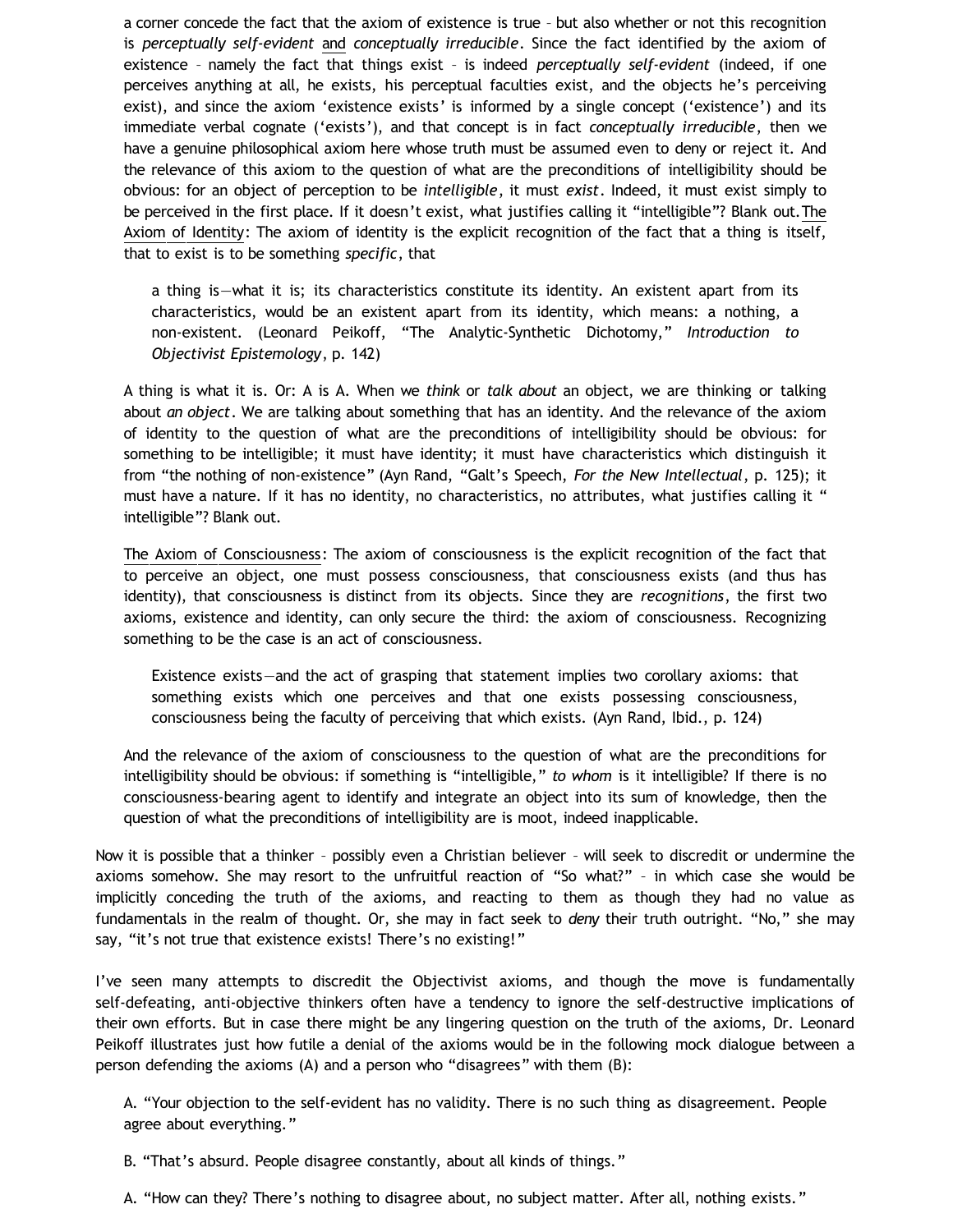B. "Nonsense. All kinds of things exist. You know that as well as I do."

A. "That's one. You must accept the existence axiom even to utter the term 'disagreement'. But, to continue, I still claim that disagreement is unreal. How can people disagree, since they are unconscious beings who are unable to hold ideas at all?"

B. "Of course people hold ideas. They *are* conscious beings – you know that."

A. "There's another axiom. But even so, why is disagreement about ideas a problem? Why should it suggest that one or more of the parties is mistaken? Perhaps all of the people who disagree about the very same point are equally, objectively right?"

B. "That's impossible. If two ideas contradict each other, they can't both be right. Contradictions can 't exist in reality. After all, things are what they are. A is A." (*Objectivism: The Philosophy of Ayn Rand*, pp. 9-10)

Here the anti-Objectivist originally sought to dismiss the truth of the Objectivist fundamentals, but ended up appealing precisely to their truth in order to rescue himself from the blatant absurdity of denying their truth. One must retreat from a position of absurdity in order to salvage his position from the corrosive ravages that affirmed absurdities will wreak on one's overall view. And the most direct way to do that is to affirm the truth, in spite of what he has just previously affirmed, as Peikoff's sample dialogue models.

Before proceeding with the last two elements in my list of proposed preconditions for intelligibility, it's important to stop and recognize something general about them: the axioms of existence, identity and consciousness denote facts which are *not* the product of conscious activity. Consciousness does not put existence into being; consciousness does not assign objects their identities; and consciousness does not spring itself into existence. The subject *perceives* and *identifies* its objects, it does not "create" them or give them their natures. This can only mean that the facts denoted by the axioms obtain *independently of anyone's beliefs*, regardless of what those beliefs may be. Consider the following:

- An individual (e.g., a Christian) may say that he *believes* that there is no existence; but existence does not stop existing because someone attempts to govern his consciousness in such a manner (and of course he would need to exist in order to make such a statement).

- Similarly, an individual (e.g., a Christian) can try to believe that the objects around him have no identity, or that he has the ability to revise the identity of the objects he perceives at will, but those objects will not stop being what they are or conform to his wishes in spite of themselves. And his own actions in relation to those objects will give away the fact that he really doesn't believe such nonsense, even though he affirms it.

- The same is the case with one's own consciousness: an individual (e.g., a Christian) might believe or try to believe that his consciousness can do things which in fact it cannot do (think of biblical heroes and fortune-tellers, for instance), but his consciousness will continue to be what it is and have the identity it has regardless of what he believes or tries to con himself into believing.

So rather than saying that these preconditions of intelligibility are something which a worldview (i.e., "a set of… *beliefs*") "provides," we should recognize – to the contrary – that they in fact are *preconditional* to the formation of *any* belief, any *set* of beliefs, any *system* of beliefs, any worldview *as such*. No "worldview" *provides* these preconditions; they exist *independent* of any conscious activity, including the activity of *believing*. They do not need any *providing* in the first place. Rather, they simply exist. Indeed, we see here that Objectivism's principle of [the primacy of existence](http://bahnsenburner.blogspot.com/2006/12/axioms-and-primacy-of-existence.html) is the corrective needed to expose this hidden flaw commonly found in the presuppositionalist program.

So in this regard, it is simply a matter of blatant *falsehood* when the presuppositionalist claims that her Christian worldview "*provides* the necessary preconditions for intelligibility."

Now let's move on to the final two preconditions which I have identified, namely the facts that the knowing subject must have the cognitive means necessary for *identifying* objects and that the capacity to *integrate* them rationally into a larger retained sum. Here we are talking about man's ability to *form concepts* from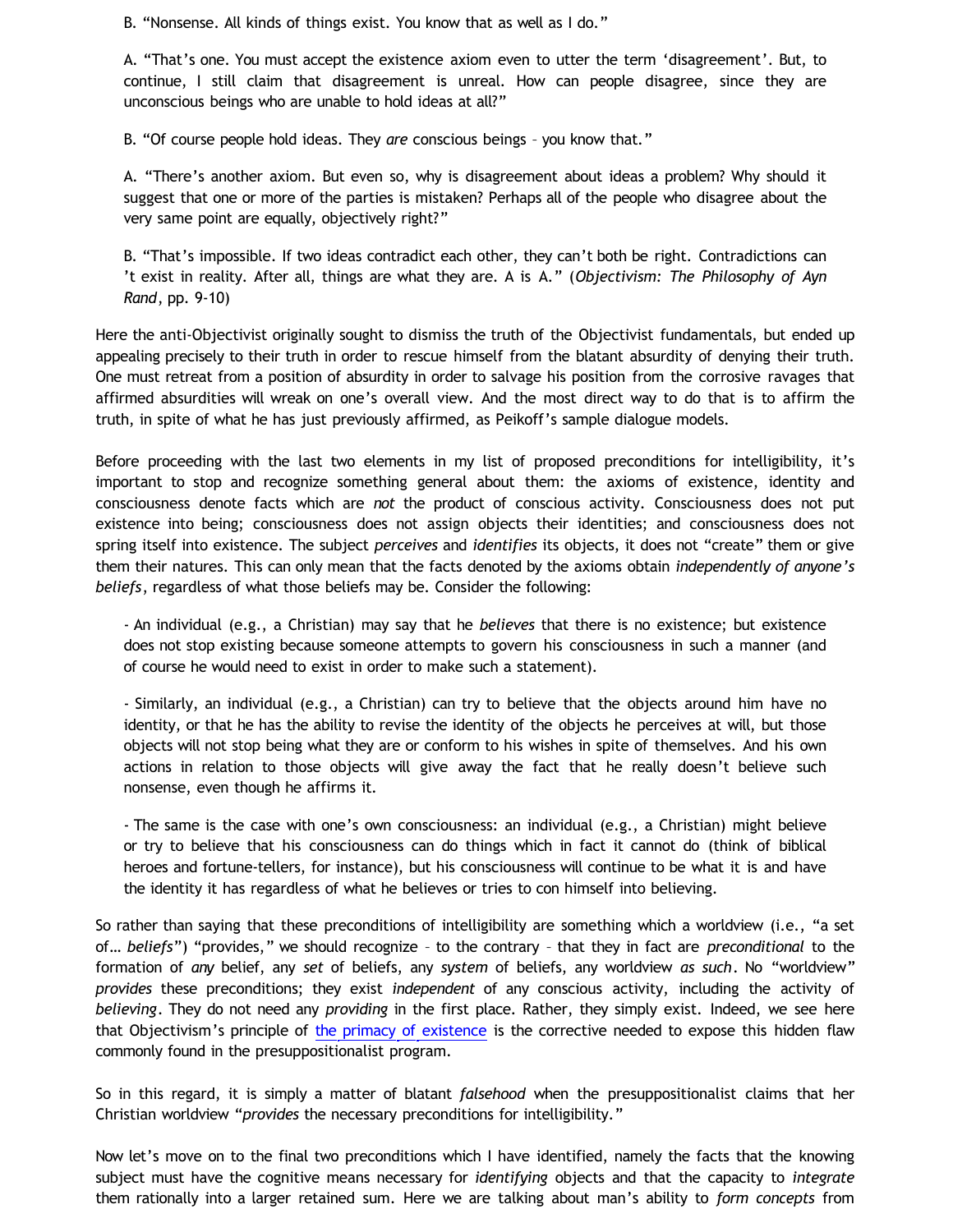what he perceives. This means we're on the turf of *epistemology*, and *providing* an epistemology is indeed the responsibility of a philosophy, a worldview. Since the concept of intelligibility points toward a worldview's need for epistemology, some rudimentary aspects of epistemology have a place in defining the preconditions of intelligibility.

Specifically, to inform an account of how a knowing subject identifies and integrates the objects of his awareness in conceptual form, a worldview needs *a theory of concepts*. So to the extent that a worldview has a theory of concepts to begin with, it could be argued (supposing that its concept theory is in fact sound) that such a worldview provides at least a portion of the necessary preconditions for intelligibility, namely the final two points which I have proposed in my list. If a worldview has no theory of concepts to begin with, then it is simply out of the running: it has *nothing* to offer on the matter, and can be safely excused from further consideration as a viable candidate.

Now given this, as we saw, we should not expect Christianity qua "worldview" to "provide" existence, identity and consciousness, the three foremost preconditions for intelligibility, for they are metaphysical and therefore pre-cognitive. It's already been established that it is simply wrong to say that the Christian worldview " provides" the necessary preconditions of intelligibility, at least so far as these metaphysical preconditions are concerned.

But what about the necessary preconditions for intelligibility which are epistemological in nature? Is it possible that the Christian worldview fulfills the epistemological preconditions for intelligibility in this regard? To do so, the Christian worldview would need a theory of concepts. Unfortunately, there is no such thing as a Christian theory of concepts. In fact, *Christianity has no theory of concepts to begin with*. To get an understanding of concepts, where would a Christian turn? Would he turn to some passage in the Christian bible? He could try, but such an attempt would be in vain. The bible nowhere lays out a theory of concepts: it does not explain their nature, how they are formed, how they relate to the objects they subsume, how a concept is distinguished from other concepts, how concepts are integrated with other concepts, how they are defined, etc. One could search the bible for years and never make progress in answering even one of these questions, since there's simply no content in the bible which informs a theory of concepts.

Since Christianity, then, does not put into place the fundamental metaphysical facts which need to be in place before the notion of Christianity could ever arise (e.g., the facts that existence exists, that a thing is itself, that consciousness is the faculty of acquiring awareness of objects), and since Christianity fails to provide a theory of concepts (it has no such theory to begin with), it's simply a fact that the Christian worldview does not *and cannot* "provide the necessary preconditions of intelligibility." That's the solemn truth of the matter, and this is precisely what I've demonstrated with the foregoing.

On the other hand, Objectivism not only explicitly identifies the fundamental metaphysical facts that I have identified as preconditions for intelligibility in the form of unchallengeable axioms, Objectivism also has its own theory of concepts which accounts for man's ability to identify, integrate and retain the objects of his awareness in a non-contradictory, summary manner. Ayn Rand offers the following elegant analysis to encapsulate the matter:

It is only conceptual awareness that can grasp and hold the total of its experience—extrospectively, the continuity of existence; introspectively, the continuity of consciousness—and thus enable its possessor to project his course long-range. It is by means of axiomatic concepts that man grasps and holds this continuity, bringing it into his conscious awareness and *knowledge*. It is axiomatic concepts that identify the precondition of knowledge: the distinction between existence and consciousness, between reality and the awareness of reality, between the object and the subject of cognition. Axiomatic concepts are the foundation of *objectivity*. ("Axiomatic Concepts," *Introduction to Objectivist Epistemology*, p. 57)

So when it comes to the preconditions for intelligibility, we find that Objectivism comports best with their reality and their relation to the human mind. If the Christian apologist is sincere in his concern for the preconditions for intelligibility, he needs to abandon Christianity immediately and consider what Objectivism has to say on the matter. If he does not do this, then how can his expressed concern for the preconditions for intelligibility be at all sincere? Blank out.